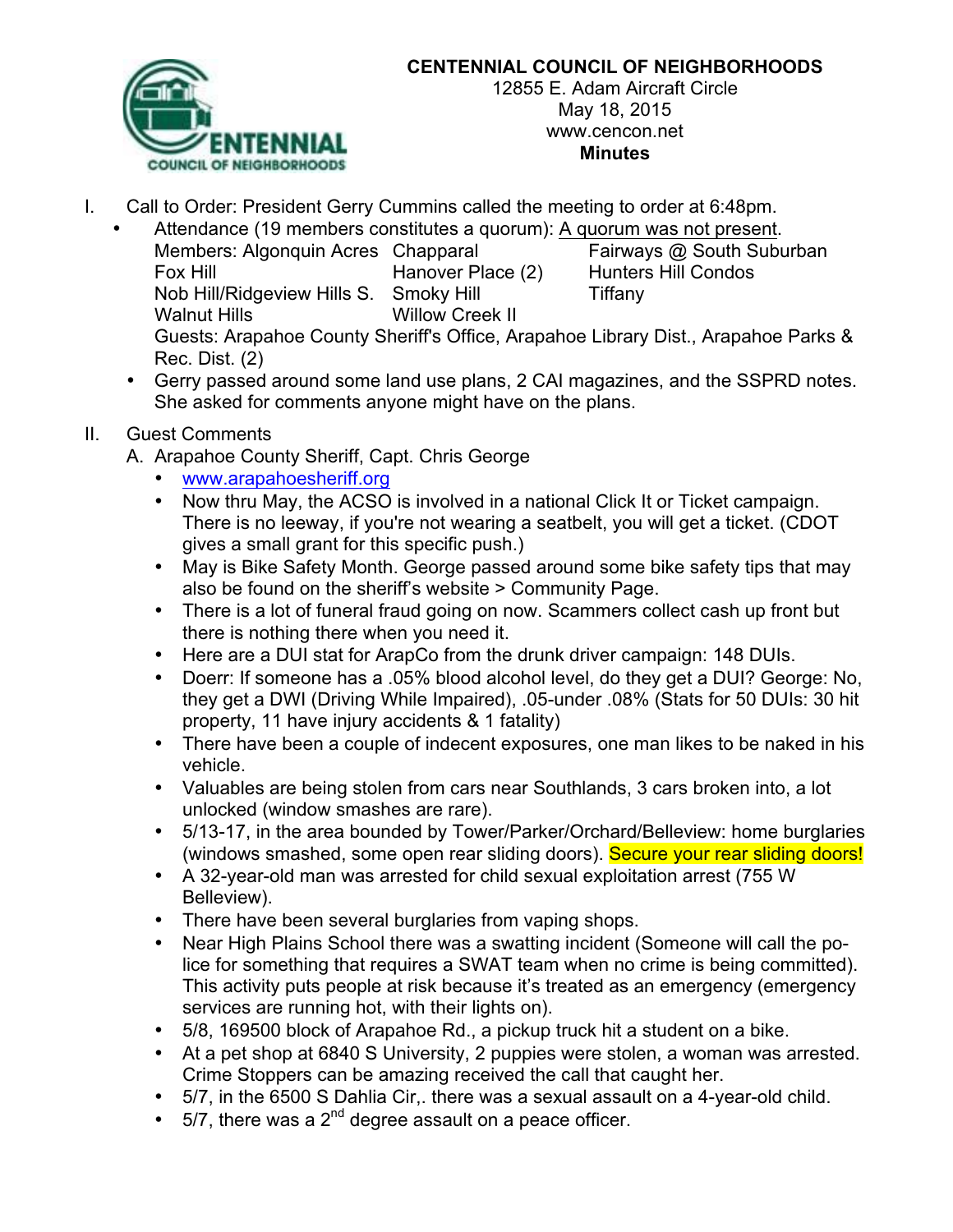- At a motel at 7000 S. Clinton, there was a child prostitution recovery (15 year old).
- Right now in CO, heroine is cheaper than marijuana, It's also much purer than it was 20 yrs. ago (much stronger).
- Allen: I've seen drug test kits in King Soopers, are they a good idea? George: If you suspect your child, yes, it just needs a urine sample. Seymour: How do you even get a sample from a teen?
- At the Holly & Arapahoe King Soopers center there was an officer involved shooting. A man called in a robbery just to bring deputies to the area.
- ACSO should bring the armored car to our meeting in June. This vehicle is shared by Arapahoe & Douglas Counties.
- B. Arapahoe Library District, Holly Whelan, Library Operations Manager
	- www.arapahoelibraries.org/
	- Every Hero has a Story Summer Reading program registration starts this weekend (preferred online). The reading program serves over 14,000 kids, promoting literacy. There will be 2 big Kickoff events:
		- o Smoky Hill Library, 9:30am-12pm at Superhero Training Camp, where you will battle villains by testing your strength, practicing aim and making your very own cape and mask.
		- o Koelbel Library, 2-4 pm: Kickoff with a bounce house and outdoor games. Enjoy the "Hero in You" puppet show, presented by Rocky Mountain Puppets at 2 pm & 3:15 pm.
	- Koelbel Con:
		- o The first-ever Koelbel Con, a pop culture extravaganza for all ages, will be held on Sun, June 28, 1-5 pm at Koelbel Lib. Koelbel Con will feature cosplaying, comic books, artists, video games, technology, panels and more.
		- o Exhibitors include Amazing Fantasy Comics, Blueswade Comics, CreepHouse Comics, Kirin Games, the  $501<sup>st</sup>$  Legion,  $2<sup>nd</sup>$  & Charles, Artista (artist), Robin Childs (creator of the web comics *LeyLines*), Steve Oatney (professional illustrator and graphic designer), and Stan Yan (cartoonist, caricature artist and instructor).
	- Koelbel Forum (theater): Adults are invited to a live production of modern playwright Edward Albee's *At Home at the Zoo*, presented by 5th Wall Productions, on Wed., June 17, 7:30-9:30pm at The Forum at Koelbel Lib. *At Home at the Zoo* takes Edward Albee's*The Zoo Story* and adds a prequel act, "Homelife." The result is the story of Peter, his relationship with his wife, and a fated encounter with a man named Jerry on a Central Park bench.
	- Doerr: Is The ALD building a new library? Whelan: No, there are no new libraries in the plans.
	- Doerr: The hold slip in a held book a Castlewood has my patron number, could that be a problem if someone hacked in (not the bar code number) into the library system? Whelan: No, that number only links to info that's in your library record: name, address, phone number. It shouldn't be valuable.
- C. Arapahoe Park & Rec District, Delos Searle, Asst. District Manager
	- www.aprd.org
	- Lookout Pool, 5455 S Riviera, opens this weekend, only for the weekend, opens completely for the summer on May 30.
	- There was some damage from the Mothers Day storm. Crews spent 2 days picking up debris.
	- APRD will have a Bike to Work Day breadfast station on 6/24 at Ida & Orchard.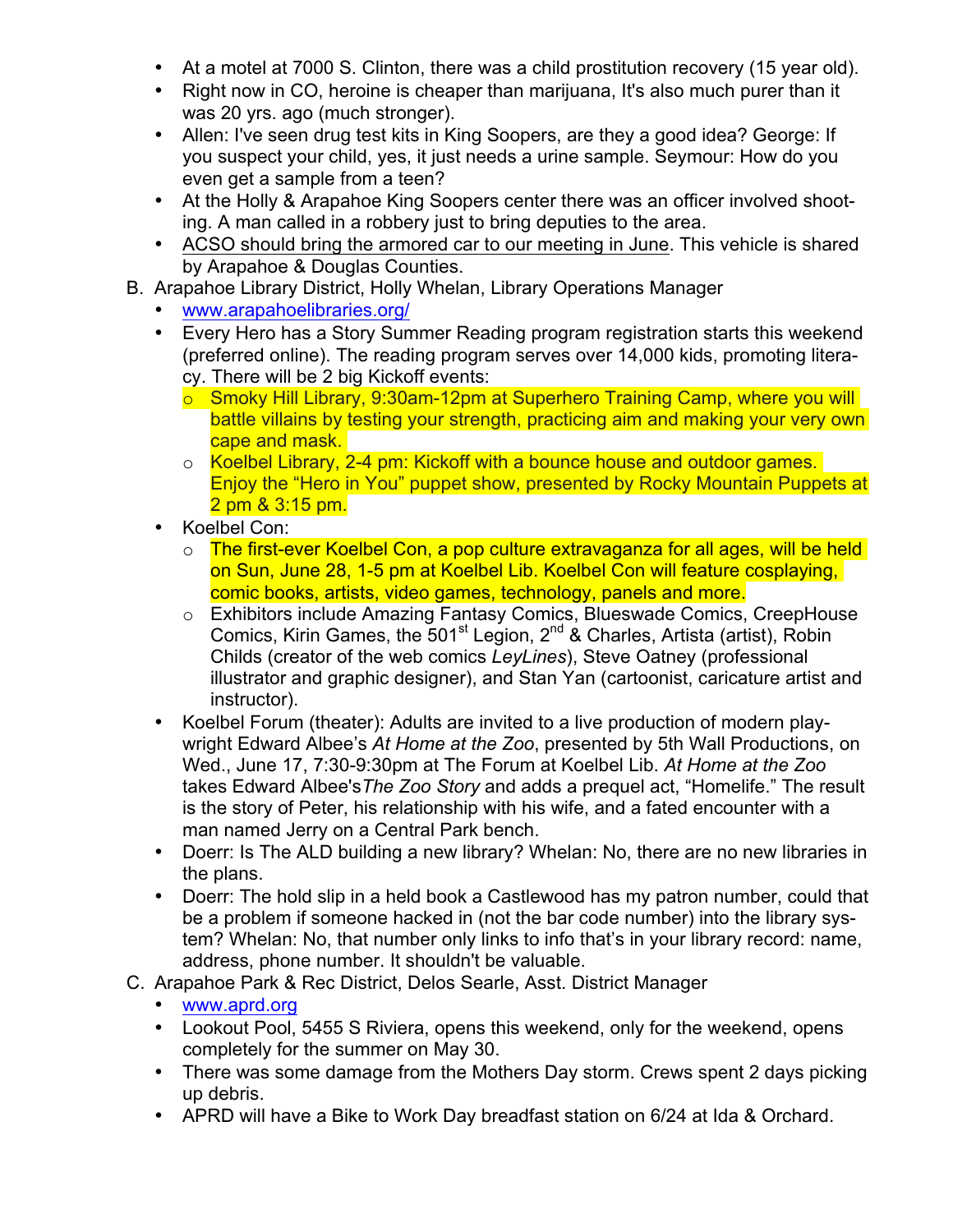- Please, see the linked flyers in the email for complete information on the following events.
- Summer Fun & Fitness, summer pass is now on sale, good for 3 months from the time you buy it.
- Power of Protein class from a licensed nutritionist.
- Women's Self Defense workshop
- Youth & Teen Mini Triathlon, 6/6
- **Parent & Child hoops tourney**
- Lego Summer camp (engineering)
- Bricks 4 Kidz
- Coupons
- D. Fire Districts: South Metro Fire Authority: not present
	- www.cfpd.org, www.littletongov.org/fire, www.southmetro.org
- E. South Suburban Park & Rec District, Teresa Cope, Communications Director: not present
	- www.SSPR.org
- F. City of Centennial, not present (City Council meeting tonight)
	- www.centennialcolorado.com
	- Suhaka had copies of the Summer in the Park schedule for Centennial Center Park.
- V. CenCON Business
	- A. President's report, Gerry Cummins
		- Cumming filed our status report with the CO Secretary of State.
	- B. First Vice President/Memberhip, David Schlatter: not present
	- C. Secretary, Andrea Suhaka
		- Minutes: A motion was made and seconded to approve the minutes, but it was tabled for lack of a quorum (Doerr/Allen). Cummins then discussed the need to amend our bylaws rule for voting.
			- $\circ$  Cummins: 1/3 of paid membership
			- o Allen: majority of paid members present
			- o Doerr: 25% of total membership
			- o Livingston: Make sure that CenCON only holds votes at regular monthly meetings.
			- o Officers will have to canvas the membership for a vote on quorum.
	- D. Treasurer's report, Henry Blum
		- 2 month report (18 members worth of dues) went from 5 in March to 23 now.
		- Checking Account at Wells Fargo Bank, Smoky Hill Branch:
		- Balance forward from 3/23/15 report \$2,441.85
		- Income: Dues deposited\* 540.00
		- Expenses: Gerry Cummins: Annual Report (10.00)
		- Account balance, 5/18/15 \$2,971.85

\*Fairways of South Suburban; Fox Hill Filing #4; Foxridge IA; Glenn Oaks; Greenfield Masters; Greenwood South; Heritage Place; Homestead Farm II; Hunters Hill Condos; Hunters Hill Rec.; Nob Hill/Ridgeview Hills South; Palos Verdes Civic; Piney Creek Main.; Ridgeview Hills North; Saddle Rock Ranches; Southwind; Tiffany; Valley Club Acres

• We also had a brief discussion about our July field trip, where to go: Eagle Street; the new Koelbel (supper in the coffee house, open until 8); Courthouse